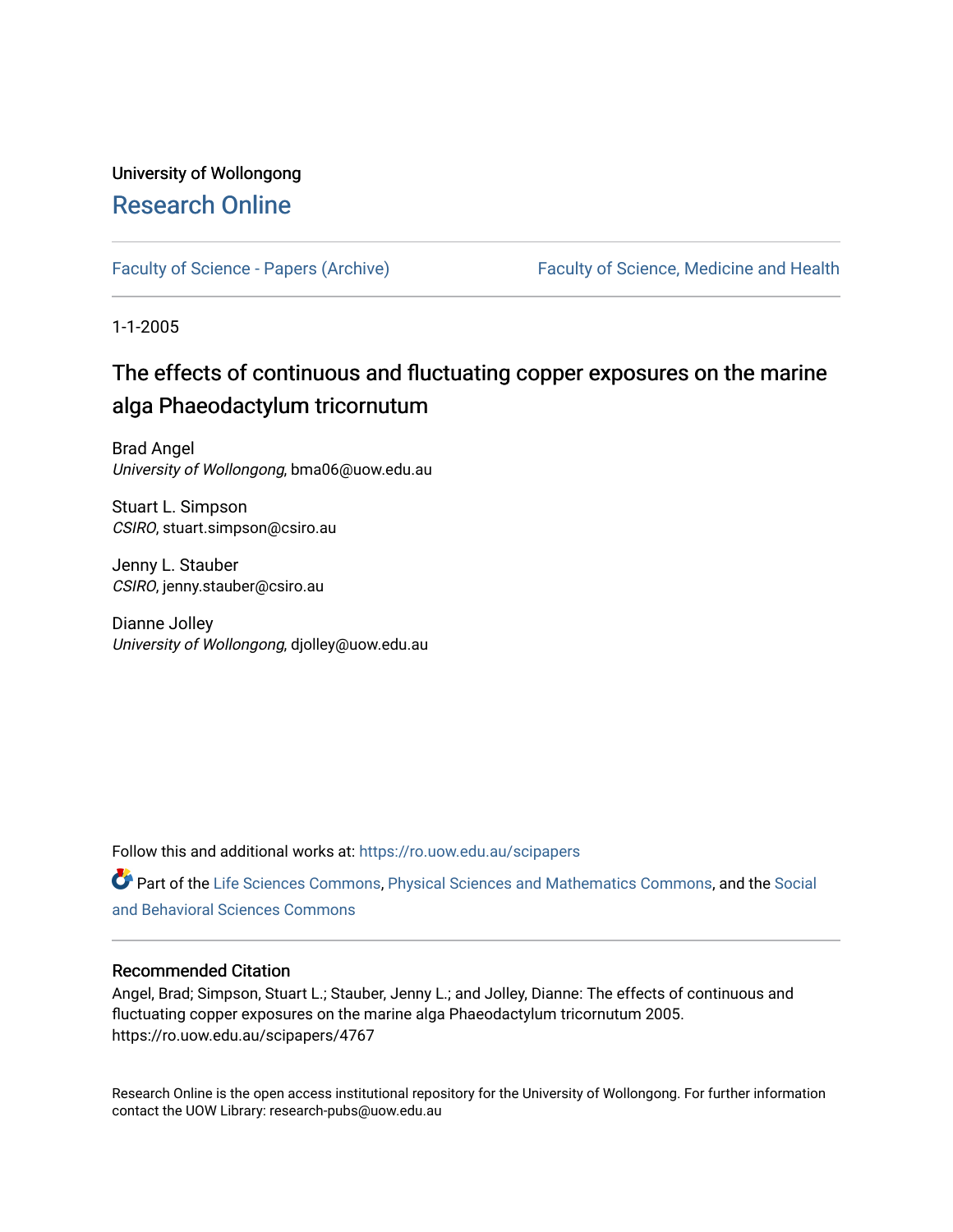# The effects of continuous and fluctuating copper exposures on the marine alga Phaeodactylum tricornutum

# **Abstract**

Contaminant concentrations in aquatic systems are seldom constant. Erratic inputs such as industrial discharges, rain water flushing, and random spills may cause concentrations to increase rapidly. Environmental processes may contribute through the dispersive actions of tides and currents, adsorptive losses to or release from resuspended sediments, and contaminant losses due to photo-degradation and volatilization. Despite such variability in contaminant concentrations, environmental guidelines are derived from toxicity test data using continuous exposure, where contaminant concentrations at the beginning of the exposure are assumed to remain relatively constant over the test duration. Responses of organisms exposed to fluctuating contaminant concentrations may differ from those exposed continuously to contaminants, even for equal contaminant loads. The current knowledge gap regarding the differing responses of organisms to contaminants from continuous and pulsed exposures is impeding decision making processes of both regulatory bodies and discharging industries. We have investigated the effects of continuous and pulsed copper exposure on the growth of the copper-sensitive microalga Phaeodactylum tricornutum as an indicator of ecosystem health.

## Keywords

phaeodactylum, marine, alga, tricornutum, effects, exposures, copper, fluctuating, continuous

## **Disciplines**

Life Sciences | Physical Sciences and Mathematics | Social and Behavioral Sciences

### Publication Details

Angel, B., Simpson, S. L., Stauber, J. L. & Jolley, D. (2005). The effects of continuous and fluctuating copper exposures on the marine alga Phaeodactylum tricornutum. Book of Abstracts: ICOBTE 8th International Conference on the Biogeochemistry of Trace Elements Australia: CSIRO Land and Water.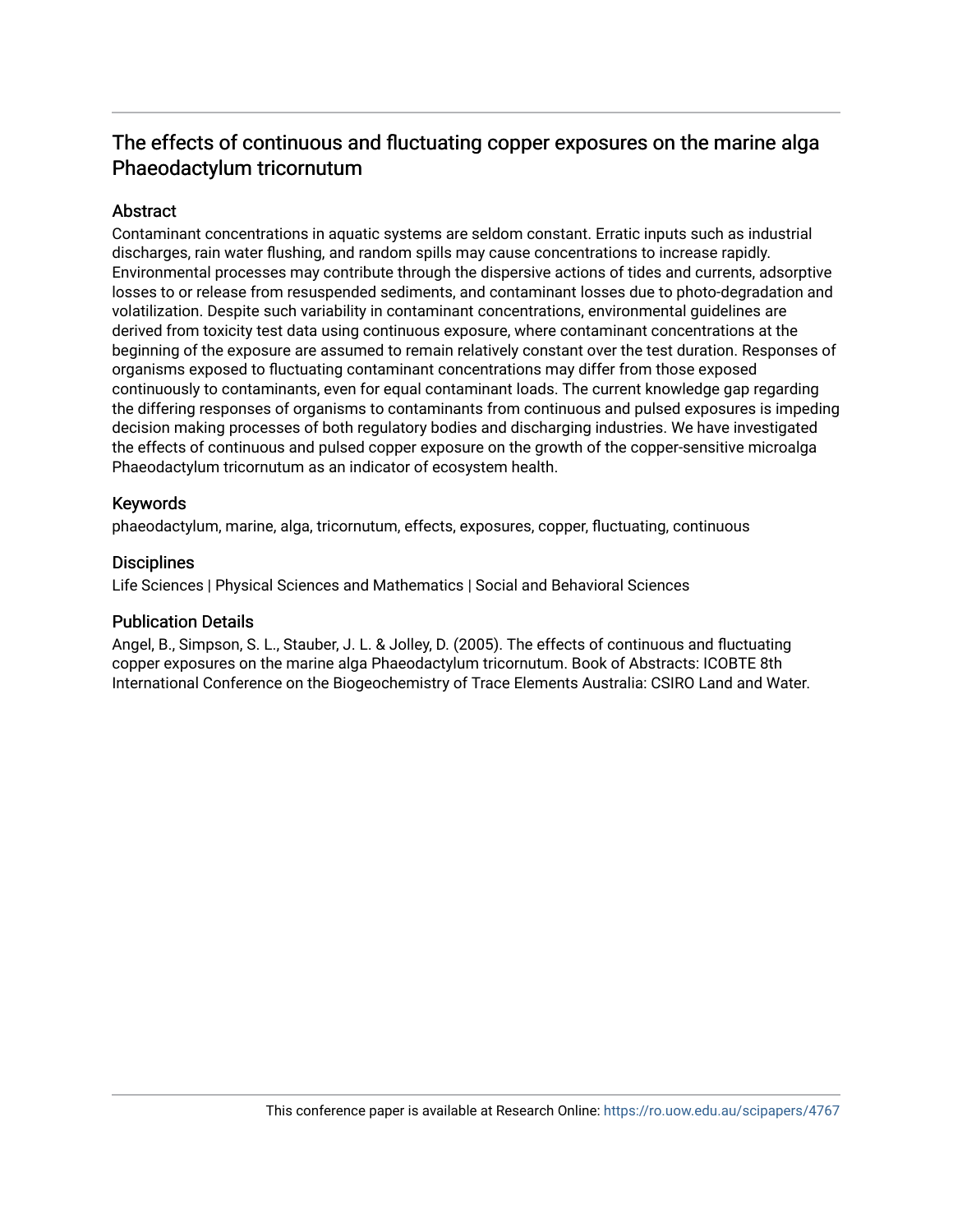# **The Effects of Continuous and Fluctuating Copper Exposures on the Marine Alga** *Phaeodactylum tricornutum*

Brad Angel<sup>1,2</sup>, Stuart Simpson<sup>1</sup>, Jenny Stauber<sup>1</sup> and Dianne Jolley<sup>2</sup>

<sup>1</sup>Centre for Environmental Contaminants Research, CSIRO Energy Technology, Private Mailbag 7, Bangor, NSW 2234, AUSTRALIA (Brad.Angel@csiro.au) <sup>2</sup>GEOQUEST, Department of Chemistry, University of Wollongong, NSW 2522, AUSTRALIA

### **INTRODUCTION**

Contaminant concentrations in aquatic systems are seldom constant. Erratic inputs such as industrial discharges, rain water flushing, and random spills may cause concentrations to increase rapidly. Environmental processes may contribute through the dispersive actions of tides and currents, adsorptive losses to or release from resuspended sediments, and contaminant losses due to photo-degradation and volatilization. Despite such variability in contaminant concentrations, environmental guidelines are derived from toxicity test data using continuous exposure, where contaminant concentrations at the beginning of the exposure are assumed to remain relatively constant over the test duration. Responses of organisms exposed to fluctuating contaminant concentrations may differ from those exposed continuously to contaminants, even for equal contaminant loads. The current knowledge gap regarding the differing responses of organisms to contaminants from continuous and pulsed exposures is impeding decision making processes of both regulatory bodies and discharging industries.

We have investigated the effects of continuous and pulsed copper exposure on the growth of the copper-sensitive microalga *Phaeodactylum tricornutum* as an indicator of ecosystem health.

### **METHODS**

Algae were exposed to equal loads of copper either continuously or in different pulse exposures (varying pulse concentration and duration) and algal growth inhibition and changes in cell size/morphology were examined. Growth of *P. tricornutum* was investigated in experiments using copper spiking to create pulses. Algae were separated by centrifugation so that contaminated seawater could be replaced with clean seawater without loss of algal cells. Algal growth in controls was not affected in preliminary experiments using this technique. Rates of copper adsorption, internalization and elimination of copper were determined during and following exposure to different copper concentrations. A 30-min wash in 0.01 M EDTA (in 3.5 % NaCl) removed extracellular copper without disrupting cell integrity. An acid digest of the remaining algal pellet using concentrated  $HNO<sub>3</sub>$  gave the intracellular copper. Intra- and extracellular copper were measured using combinations of graphite furnace-atomic emission spectroscopy and anodic stripping voltammetry, respectively. Scanning electron microscopy (SEM), transmission electron microscopy (TEM) and optical microscope techniques were used to investigate changes in cell size/morphology.

Bioassays used inhibition of growth (cell yield) as the test endpoint after 72 h. Initial cell densities of  $4-8\times10^3$  cells/mL were chosen to reflect cell densities in natural waters in order to achieve environmentally relevant partitioning of copper in solution (Franklyn *et al*., 2002). Copper exposures included 1, 4, and 8-h pulses and continuous exposures (over 72 h) all equivalent to a time-averaged concentration near the 72-h continuous exposure IC50 of 7  $\mu$ g Cu/L (Figure 1). Clean filtered sea water with 15 mg  $NO<sub>3</sub> / L$  and 1.5 mg  $PO<sub>4</sub><sup>3</sup> / L$  was used as